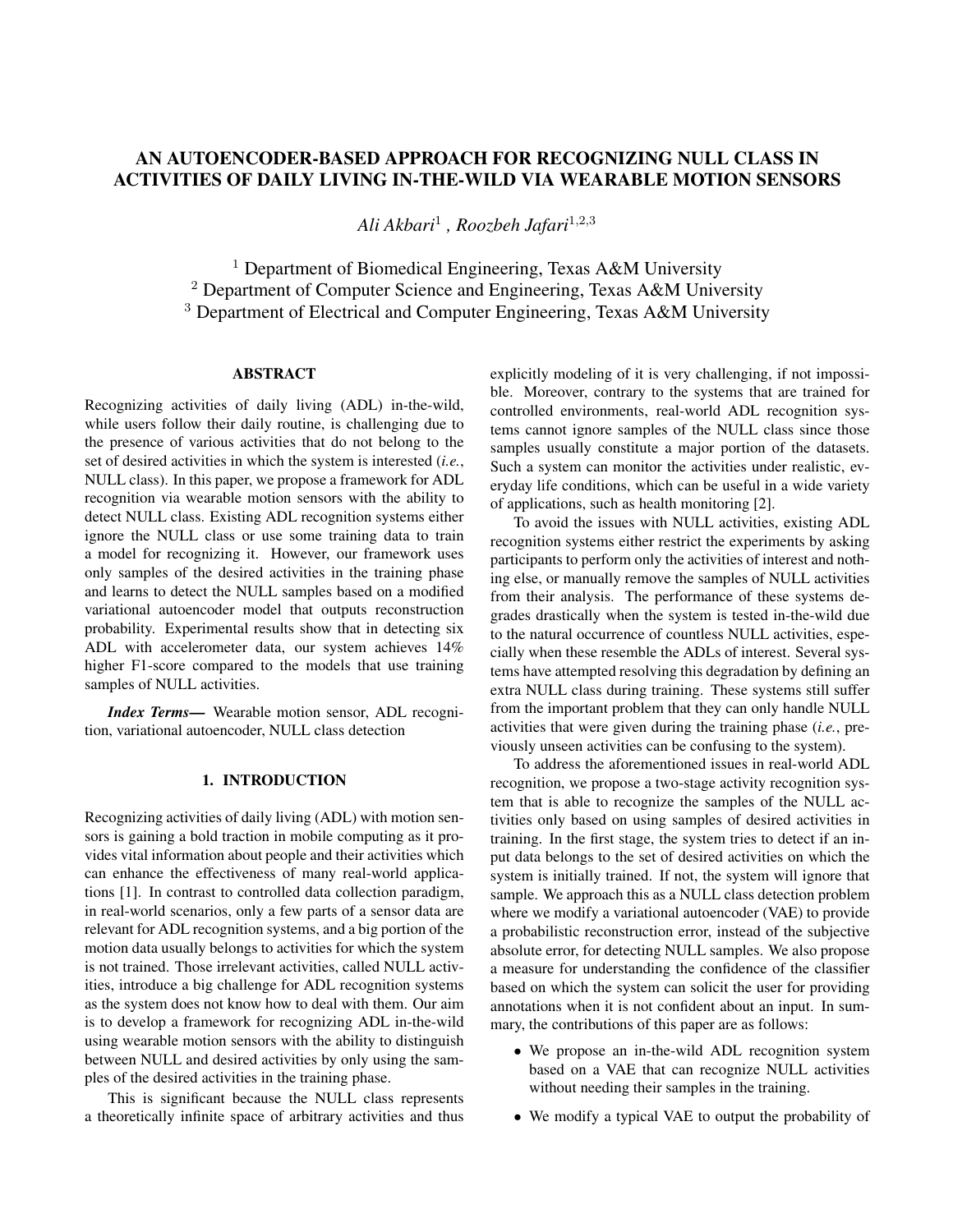reconstruction instead of the absolute error, which allows to have a global criteria for distinguishing between NULL and desired activities.

• We show the effectiveness of our algorithm through several experiments with real-world smartphone's data.

#### 2. BACKGROUND

Many studies have tried to perform ADL recognition in-thewild by using wearable motion sensors, but very few of these have elimination of NULL activities as their focus [3–7]. One approach estimates the confidence of a classifier to detect NULL samples at the end of classification, but this has a high false-positive rate as it misclassifies ADLs with a low classifier confidence [8]. The samples from all NULL activities are used to train a separate NULL class in addition to the desired activities [1]. The performance of this system degrades when it encounters novel samples, which are not included in the set of NULL activities that are used in the training phase.

In applications other than ADL recognition, however, several NULL class detection techniques have been proposed to detect samples that do not belong to the initial training data. Distance-based approaches put a threshold on the distance between the new data point and normal data to determine whether it is a NULL sample [9, 10]. The threshold is tuned subjectively, and it should be reconfigured when the structure of the data is changed. Probabilistic approaches estimate the probability density function of the input data and threshold it to define the boundaries of normal data [11, 12]. They require complex algorithms to estimate the true distribution of the data. Reconstruction-based algorithms try to recreate the inputs through which they also learn the structure of the dataset. They compare reconstruction error, which is the difference between the output of the system and the original input, to a constant threshold to detect the NULL class [13–15].

#### 3. METHODS

Detecting instances of NULL activities is essential for in-thewild ADL recognition systems. To distinguish between the NULL and desired activities' samples, we propose a twostage framework as shown in Fig. 1. In the first stage, we train a VAE only on the samples of the desired activities [16]. The reconstruction probability is then used for distinguishing between NULL and desired activities. In the second stage, the samples that are detected as NULL are removed. For the remaining samples, the features created by the VAE are fed to a classifier for recognizing the activity. The system is also able to estimate its confidence which can be further used to remove samples that might belong to the NULL class or ask for user's feedback when it is not certain about an input.



Fig. 1. An overview of the proposed system for ADL recognition in-the-wild

#### 3.1. NULL class detection

## *3.1.1. Variational autoencoder*

Autoencoder (AE) is a type of neural network that can learn the intrinsic structure of the data in an unsupervised manner. This is done by mapping a high-dimensional input  $(x)$  to a low-dimensional latent space  $(z)$  and then reconstructing the input from the latent space. The first part is called the encoder  $(g: x \to z)$  and the second part is decoder  $(f: z \to x)$ . Through this process, the AE  $(f \circ g : x \to x)$  learns the structure of the low-dimensional manifold that the data lies on. Reconstruction error, which is the difference between the original input and its reconstructed copy (*i.e.*, output of the AE), is equivalent to distance from the input to the manifold.

VAE is a specific type of AE that treats the latent variable  $(z)$  as a random variable by assigning a Gaussian probability distribution to it [17]. Thus, VAE is a useful tool for modeling uncertainty in motion signals that come from user variations and sensor noise. The objective function given in Equation 1 is used to train a VAE:

$$
\mathcal{L}(x) = -\log p(x|z) + D_{kl} \{ q(z|x) || p(z) \}
$$
 (1)

where 1,  $q(z|x)$  is posterior distribution of the latent variable z estimated by the encoder.  $p(z)$  is the prior for the latent variable and is chosen as a zero-mean, unit-variance Gaussian. The output of the encoder is mean and standard deviation of a Gaussian that serve as the parameters of  $q(z|x)$ . Finally, the  $-\log p(x|z)$  is the reconstruction error which is estimated by the decoder. This can be obtained by minimizing conventional loss functions such as mean squared error.

In a deep VAE, each of encoder and decoder is created by stacking multiple hidden layers. We choose three convolutional hidden layers for encoder (with 32 neurons in each layer), which can extract informative features from the raw data automatically [3]. Three deconvolutional layers are also used for the decoder. Based on our experiments, it was difficult to obtain a reasonable accuracy with a lesser number of layers. Increasing the layers, however, increases complexity of the model and makes it difficult to be run on wearable devices [18], without significantly improving the performance. Our data stream of the 3D accelerometer is segmented into 3-second windows with an overlap of 50%, and each window is fed as one input to the neural network.

# *3.1.2. NULL class detection*

The reconstruction error of the VAE would be small for any data created by the same distribution as the training data.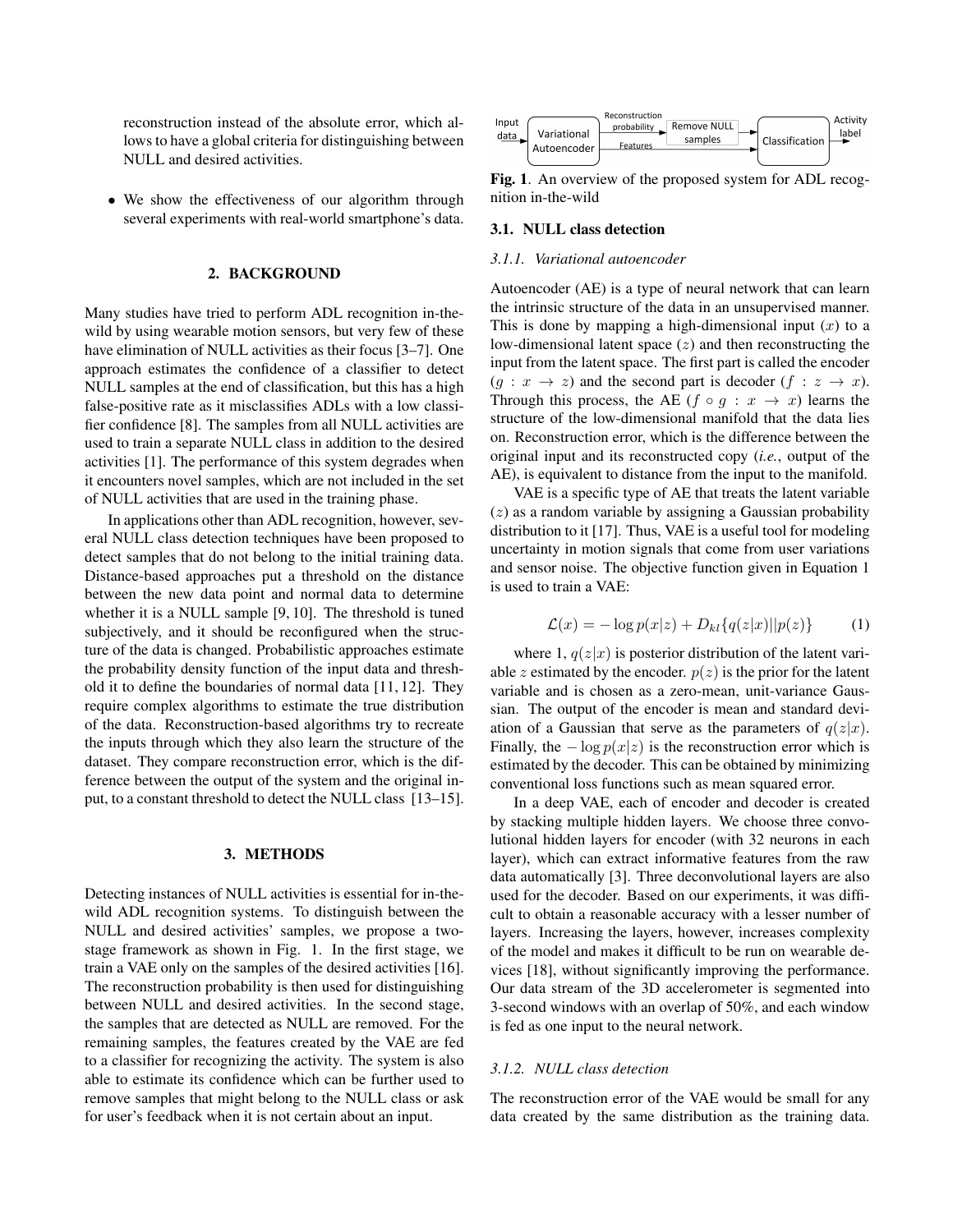Contrarily, data that is not created by a similar distribution as the training data (do not lie on the same low-dimensional manifold) would have a large reconstruction error [15]. Therefore, by comparing the reconstruction error of the VAE with a constant threshold, we can detect NULL samples that are not similar to the training data. However, as the absolute reconstruction error (  $|x - f \circ q(x)|$  ) depends on the values of the data, such a threshold would be subjective, and it should be changed when the subject or the configuration of the sensors changes. To address this issue, we modify the typical VAE to output the reconstruction probability instead of the absolute error. The likelihood  $p(x|z)$  for one data point is modeled with a Gaussian distribution as Equation 2.

$$
p(x|z) = \frac{1}{\sigma\sqrt{2\pi}}e^{\frac{-(x-f(z))^2}{2\sigma^2}}
$$
 (2)

where  $\sigma^2$  is the variance and  $f(z)$  is the output of the VAE. The negative log likelihood can then be written as Equation 3.

$$
-\log p(x|z) = \frac{1}{2\sigma^2}(x - f(z))^2 + \log \sigma \sqrt{2\pi}
$$
 (3)

Typically in VAE models the  $\sigma$  is assumed to be constant so minimizing the negative log likelihood becomes equivalent to minimizing squared error loss function (the first term on the RHS of Equation 3). To retrieve the reconstruction probability, which is a general metric and does not depend on the dataset, we propose to model the  $\sigma$  as an output of the neural network and try to estimate its value for each input data. Thus, the decoder in our framework has two outputs. One is the reconstructed version of input x  $(i.e., f(z))$  and the other is the variance of this estimation. By estimating the variance in addition to the typical output of the VAE, we can calculate the actual reconstruction probability by Equation 3. This value is higher for the samples similar to the training data and lower for new samples such as NULL class samples. Note that the probability is a generic metric that is independent of the data. The samples for which the reconstruction probability is lower than a threshold (we set it to 0.6 based on our experiments) are assumed to be from the NULL class and are removed. The samples with reconstruction probability higher than the threshold are fed to the classifier to detect the activity.

## 3.2. ADL recognition

The latent variable  $z$  created by the encoder in the VAE is a compressed version of the input data that contains the most informative features of it. These features can be leveraged for recognizing the ADL, which removes the need for extracting manual features from the raw data. In fact, the raw data is fed to the convolutional layers of the VAE and the features are extracted automatically. We use three fully connected layers for combining the features and mapping them to the ADL. The first two contain 32 neurons, and the last one contains the same number of the neurons as the number of desired ADL.

The outputs of the encoder are the parameters of a Gaussian distribution (*i.e.*, mean and standard deviation) that serve as the posterior distribution of the features, given a data point. For each single input datum  $x_i$ , we sample from this distribution for  $N = 50$  times and feed all those samples to the classifier network. The output of the classifier for all  $N$  samples is calculated and the Monte-Carlo estimation of the mean of the outputs is taken as the final decision of the classifier.

$$
\bar{c} = \frac{1}{N} \sum_{j=1}^{N} h(z_j) \qquad z_j \sim \mathcal{N}(\mu_i, \sigma_i) \tag{4}
$$

where h is the classification network,  $\mu_i$  and  $\sigma_i$  are the outputs of the encoder for  $i^{th}$  input data, and  $\bar{c}$  is the final decision of the classifier which determines the activity of interest.

We can also leverage empirical standard deviation of the outputs of the classifier for  $N$  samples (Equation 5) to estimate the confidence of the classifier. For the samples that the classifier is confident about, the labels would be more consistent, while for non-confident ones, the classifier would generate distinct labels that leads to a higher standard deviation.

$$
s = \left(\frac{1}{N} \sum_{j=1}^{N} (h(z_j) - \bar{c})^2\right)^{\frac{1}{2}} \qquad z_j \sim \mathcal{N}(\mu_i, \sigma_i) \quad (5)
$$

#### 4. EXPERIMENTAL RESULTS AND DISCUSSION

To demonstrate the performance of our framework we use a publicly available ADL dataset called Actitracker that contains real-world ADL data captured by a smartphone from multiple subjects [19]. We use the data from first 10 subjects. The labeled data includes sitting, standing, lying down, walking, jogging, and stair climbing and we call them basic ADLs. In addition to the labeled data of those six basic ADLs, this dataset contains a large amount of unlabeled samples form other activities that users performed during their normal daily living. Unlabeled data, which constitutes the NULL class, has 13 times as many samples as the whole labeled data.

#### 4.1. NULL and ADL recognition performance

We first investigate the performance of our method in detecting NULL form basic ADLs, described in Section 3.1.2. We consider all basic ADLs as the non-NULL class to evaluate performance of the models regarding distinguishing between NULL and non-Null (a two-class classification). Table 1 represents the F1-score in NULL class detection with 10 fold and leave-one-subject-out (LOSO) cross-validation and compares it to other methods of NULL detection described in [1]. The "bgClass" defines a NULL class in addition to the basic ADLs, "preReject" inserts a two-class classifier before actual ADL classification step, and "postReject" adds the NULL rejection step after classifying the ADLs (for more details see [1]). We applied those NULL detection approaches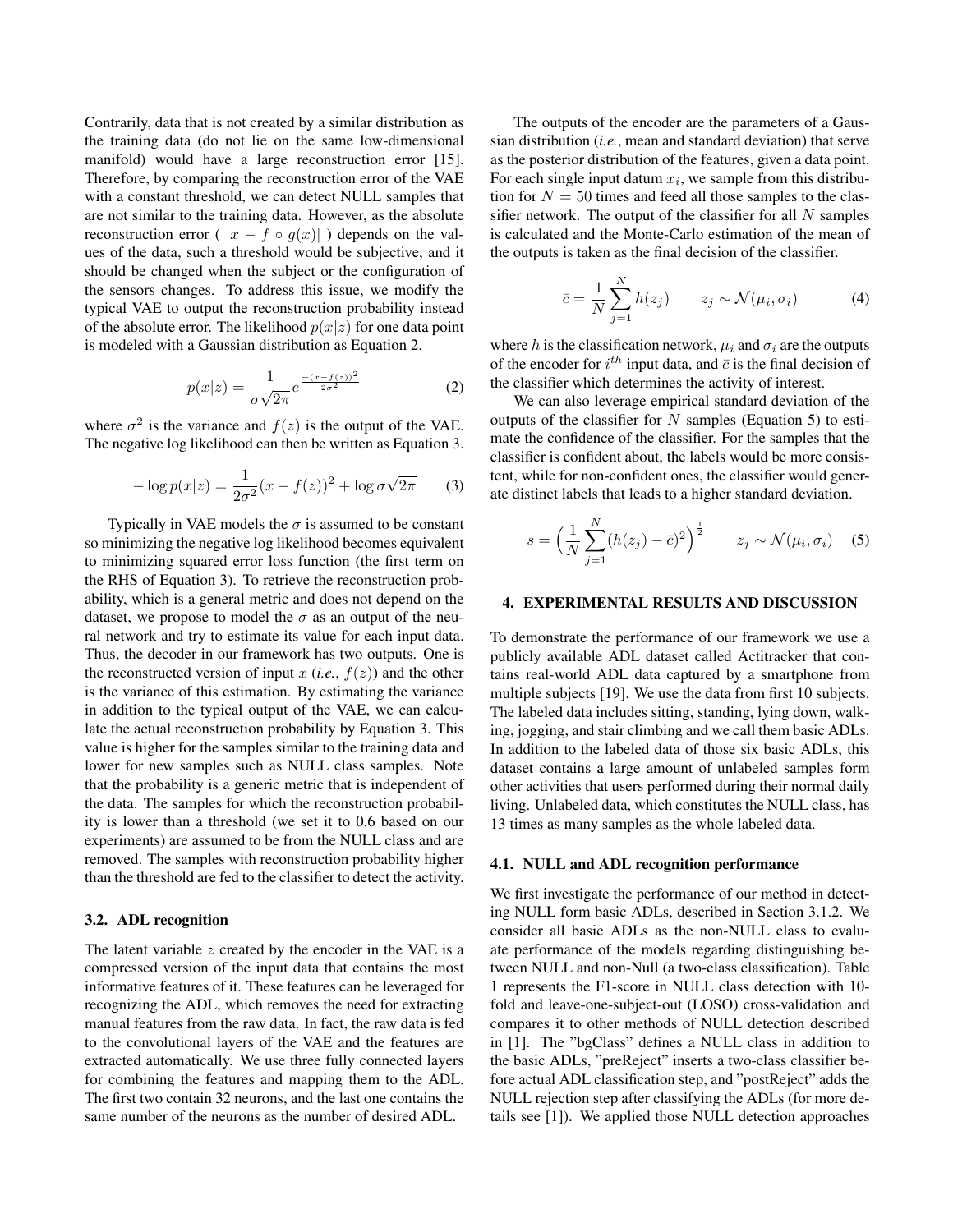|                | 10-Fold | <b>LOSO</b> |
|----------------|---------|-------------|
| bgClass [1]    | 74%     | 67%         |
| preRejcet [1]  | 77%     | 70%         |
| postReject [1] | 76%     | 70%         |
| Our method     | 92%     | $85\%$      |

Table 1. Average F1-score of NULL class detection

to a classifier with a similar structure as ours (Section 3.2) to have a fair comparison. It should be noted that all these methods use some samples of the NULL class in their training phase, which is the nowadays common approach for dealing with NULL activities. We chose 50% of the NULL samples randomly to train models in [1] and the remaining 50% was used in the testing phase. In contrast to the models in [1], our model does not use any training data from the NULL class.

As Table 1 shows, our system outperforms the models in [1] by 15% in both 10-fold and LOSO validations regarding NULL detection task, exhibiting its superior ability in detecting and removing NULL samples. This superiority is due to the fact that the models that use the training data from the NULL class (models in [1]) are only capable of recognizing a limited set of NULL activities (those that are available in the training). However, the NULL class could include a wide variety of unknown activities, and those systems do not know how to deal with samples of a new activity that they have never seen before. Our system, however, can detect any sample that differs from the samples of the basic activities.

We then evaluate the system in recognizing the six basic ADLs in the presence of the NULL class. In our framework, the NULL detection step removes the samples detected as NULL and passes the non-NULL samples to the classifier to recognize one out of six ADLs. In Table 2, we compare the F1-score of our framework with models in [1] regarding ADL recognition. As Table 2 shows, our method achieves higher accuracy,  $14\%$  in 10-fold and  $13\%$  in LOSO, compared to the models in [1] regarding recognizing six ADLs. In fact, the system that can better detect and remove NULL samples can obtain higher accuracy in terms of recognizing ADLs too. In addition, we investigate the performance of a baseline model that does not have any NULL detection/removal step to see how the models that are trained in controlled environments (*i.e.*, without considering NULL class) perform in-thewild, where NULL class samples are present. For the baseline model, we train a classifier similar to our classifier (neural network with the same structure) with only six basic activities without including any NULL rejection step. According to Table 2 the baseline model fails significantly when the samples of NULL class are present in the testing phase since the amount of NULL samples in testing is much larger (6 times) than the basic ADLs. The reason is that this model does not detect and remove NULL class samples, so it confuses them with the basic ADLs. This proves the need for considering NULL class for in-the-wild ADL recognition systems.

Table 2. Average F1-score of ADL recognition in the presence of NULL class

|                                                                                                                                                                                                                                                                                                                                                |                                                                                                                                                                                      | 10-Fold                                                                                        | <b>LOSO</b>                                                                                   |                                                              |
|------------------------------------------------------------------------------------------------------------------------------------------------------------------------------------------------------------------------------------------------------------------------------------------------------------------------------------------------|--------------------------------------------------------------------------------------------------------------------------------------------------------------------------------------|------------------------------------------------------------------------------------------------|-----------------------------------------------------------------------------------------------|--------------------------------------------------------------|
|                                                                                                                                                                                                                                                                                                                                                | <b>Baseline</b>                                                                                                                                                                      | 13%                                                                                            | 10%                                                                                           |                                                              |
|                                                                                                                                                                                                                                                                                                                                                | bgClass [1]                                                                                                                                                                          | 70%                                                                                            | 65%                                                                                           |                                                              |
|                                                                                                                                                                                                                                                                                                                                                | preRejcet [1]                                                                                                                                                                        | 73%                                                                                            | 67%                                                                                           |                                                              |
|                                                                                                                                                                                                                                                                                                                                                | postReject [1]                                                                                                                                                                       | 72%                                                                                            | 65%                                                                                           |                                                              |
|                                                                                                                                                                                                                                                                                                                                                | Our method                                                                                                                                                                           | 87%                                                                                            | 80%                                                                                           |                                                              |
| 1.2<br>1.1<br>Absolute Reconstruction Error<br>$0.9$<br>$0.9$<br>$0.9$<br>$0.9$<br>$0.9$<br>$0.9$<br>$0.9$<br>$0.9$<br>$0.9$<br>$0.9$<br>$0.9$<br>$0.9$<br>$0.9$<br>$0.9$<br>$0.9$<br>$0.9$<br>$0.9$<br>$0.9$<br>$0.9$<br>$0.9$<br>$0.9$<br>$0.9$<br>$0.9$<br>$0.9$<br>$0.9$<br>$0.9$<br>$0.9$<br><br>$0.1 -$<br>0.0<br>ż<br>$\mathbf{1}$<br>3 | Average Absolute Reconstruction Error<br><b>NULL class</b><br><b>Basic ADLs</b><br>Ť<br>$\overline{10}$<br>Ś<br>6<br>ġ<br>ġ<br>$\overline{a}$<br><b>Excluded Subject's ID</b><br>(a) | 1.0<br>0.9<br>Reconstruction Probability<br>၁ ၁ ၁ ၁ ၁ ၁<br>၁ ၁ ၁ ၁ ၁ ၁<br>0.1<br>0.0<br>ż<br>1 | Average Reconstruction probability<br>ż<br>Ŝ<br>6<br>4<br><b>Excluded Subject's ID</b><br>(b) | <b>NULL class</b><br><b>Basic ADLs</b><br>ż<br>ġ<br>Ġ,<br>10 |

Fig. 2. Comparing average (a) absolute reconstruction error to (b) reconstruction probability for basic and NULL activities

## 4.2. Reconstruction probability evaluation

To study the impact of using reconstruction error on NULL class detection, we compare it to the case of using absolute reconstruction error. Figure 2 represents the mean of absolute reconstruction error (Figure 2-a) as well as reconstruction probability (Figure 2-b), proposed in this paper (Equation 3), for samples of NULL and basic ADLs (non-NULL) for 10 subjects (horizontal axis). As mentioned in Section 3.1.2, the absolute reconstruction error is a subjective measure that changes significantly when the range of the input data changes. It can be seen in Figure 2-a that this value changes significantly from one subject to another, which makes it impossible to set a global threshold that can distinguish NULL from basic ADLs for all subjects. However, Figure 2-b shows that the reconstruction probability is more consistent among different subjects, which allows us to set a global threshold for all the subjects (0.6 in our experiments).

## 5. CONCLUSION

We proposed a framework for recognizing ADL in-the-wild using VAE. The proposed system is capable of detecting samples of NULL activity that constitute a major part of realworld data. Our system works based on wearable motion sensors and can provide important and useful contextual information about the users and their activities and can unlock many real-world sensing and computing paradigms.

# 6. ACKNOWLEDGMENTS

This work was supported in part by the National Science Foundation, under grants CNS-1734039, EEC-1648451, and ECCS-1509063.